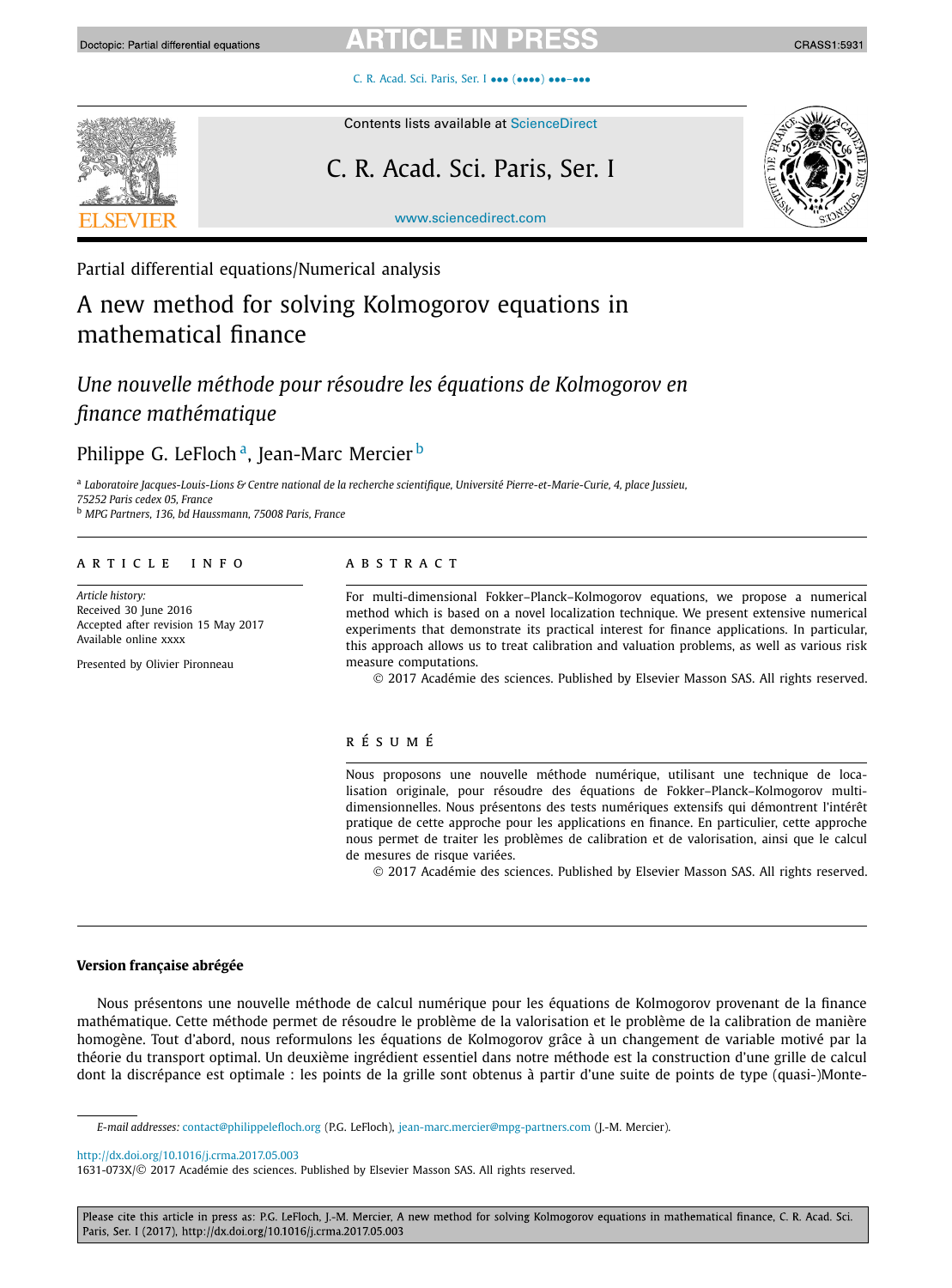#### <span id="page-1-0"></span>2 *P.G. LeFloch, J.-M. Mercier / C. R. Acad. Sci. Paris, Ser. I* ••• *(*••••*)* •••*–*•••

Carlo, qui est transformée en une suite optimale par un système dynamique adéquat. Nos résultats numériques mettent en évidence la pertinence de cette approche pour des applications pratiques en finance.

## **1. Introduction and main strategy**

### *1.1. Fokker–Planck–Kolmogorov equations*

We denote by  $\mu = \mu(t, x)$  ( $t \ge 0$ ,  $x \in \mathbb{R}^D$ ) the probability density measure of a stochastic process, in which the number of dimensions *D* is usually the number of risk sources (also called underlyings) in the applications in mathematical finance. We assume that this process defines, up to a variable change, a martingale process governed by a Fokker–Planck equation

$$
\partial_t \mu - \mathcal{L}\mu = 0, \qquad \mathcal{L}\mu := \sum_{1 \le i, j \le D} \partial_i \partial_j (a_{ij}(t,.)\mu), \tag{1}
$$

where  $A(t, x) := (a_{ij}(t, x))_{i,j=1,...,D} \in \mathbb{R}^{D \times D}$  is a (possibly unknown) field of symmetric positive definite matrices. We also consider the adjoint of the above equation, that is, a backward Kolmogorov equation with unknown  $P = P(t, x) \in \mathbb{R}^M$ (defined for  $0 \le t \le T$  and  $x \in \mathbb{R}^D$ )

$$
\partial_t P - \mathcal{L}^* P = 0, \quad P(T, \cdot) = P_T \in \mathbb{R}^M,
$$
\n<sup>(2)</sup>

where  $\mathcal{L}^*P := \sum_{1 \leq i,j \leq D} a_{ij}(t,.)\partial_i \partial_j P$  denotes the adjoint operator and a final Cauchy data  $P_T = P_T(x)$  is prescribed at some (future) time *T >* 0. This equation typically is enjoyed by flows (of cash or asset) in mathematical finance. We can also treat nonlinear versions of (2), such as the optimal-stopping problem in which the mapping  $S = S(t, x, P) : \mathbb{R}^{D+1+M} \to \mathbb{R}^E$  is interpreted as a "strategy":

either  $\partial_t P - \mathcal{L}^* P = 0$  and  $S(t, x, P) \ge 0$  hold, or else  $\partial_t P - \mathcal{L}^* P \ge 0$  and  $S(t, x, P) = 0$ . (3)

In this context, the following two rather distinct problems arise.

#### *1.1.1. The calibration problem*

This problem consists in solving for the probability measures  $\mu(t, \cdot)$  satisfying (1) and we distinguish between three setups. First of all, the *SDE-driven* problem corresponds to a case where the matrix  $A = A(t, x)$  is known, for instance when the equation (1) arises from a stochastic process  $t \mapsto X_t \in \mathbb{R}^D$  driven by a stochastic differential equation (SDE)  $dX_t =$  $\sigma(t, X_t)$  d $W_t$ , where  $t \mapsto W_t$  is an uncorrelated Brownian motion and, in this case, one has  $A = \frac{1}{2}\sigma^T\sigma$ . In the second setup of interest, referred to as the *model-free calibration*, the matrix  $A = A(t, x)$  itself is an unknown of the problem and is determined such that  $\mu(t, \cdot)$  satisfies a list of integral constraints at some (future) times  $T_1, T_2, \ldots, T_l > 0$ :

$$
\int_{\mathbb{R}^D} P_i(\cdot) \mu(T_i, \cdot) = C_i, \qquad i = 1, \dots, I,
$$
\n(4)

in which  $P^i$  and  $C_i$  (referred to as observables) are prescribed. From a local volatility model "à la Dupire", several methods are available in order to handle this (undetermined) problem and we refer to  $[4]$  for a review of the most commonly used methods. In a third possible setup, referred to as a *scenario*, the map  $t \mapsto \mu(t, \cdot)$  is in fact prescribed.

### *1.1.2. The valuation problem*

The probability measure  $\mu(t, \cdot)$  being known at this stage, the second problem of interest consists in computing the operator  $\mathcal L$  (for the model-free calibration) and solving the equation (3), which leads one to the output measure computed from the surface  $\{t, x, P(t, x)\}$ . There exist several numerical methods devoted to (2) and (3); see for instance [\[2\]](#page-6-0) for a survey of Monte-Carlo methods (which are able to handle *linear* problems like (2) only) and PDE (partial differential equation) lattice-based methods (which are able to handle also nonlinear problems (3)). We emphasize that the whole "surface"  $\{t, x, P(t, x)\}$  must be computed in order to solve the nonlinear problem (3). Furthermore, even for linear problems like (2), this surface also contains the necessary information that is required for risk measurement applications (of operational or regulatory nature).

### *1.2. Application to mathematical finance*

For instance, one could treat the scalar strategy  $S(t, x, P) = P - (x - K)^+$  (with  $Q^+ := max(Q, 0)$ ) corresponding to an optimal strategy for options having strike  $K \in \mathbb{R}$ . The vector-valued function  $P = P(t, x)$  in general determines the *fair* value of contracts under the strategy S, when the underlying stochastic process is worth  $x \in \mathbb{R}^D$  at a future time  $t > 0$ . The method we now propose provides a general framework since all the stochastic models usually defined by prescribing specific stochastic processes (such as normal, log-normal, stochastic volatility, local volatility or local correlation models) fit into the Fokker–Planck setting (1). Moreover, the applications in mathematical finance involve constraints of the form (4), which we can handle here. As stated above, all classical risk measurements can be deduced from the knowledge of the solutions to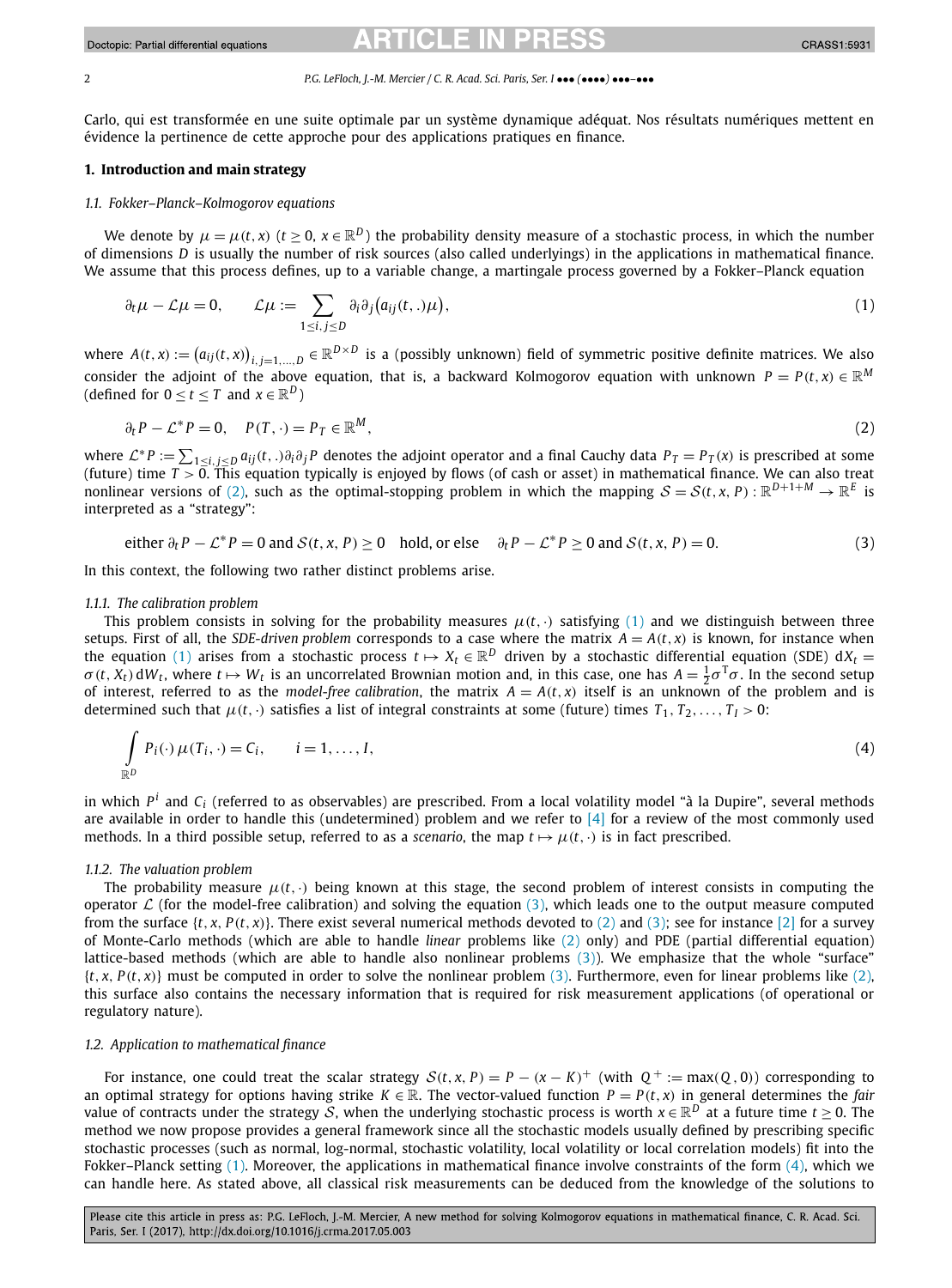# <span id="page-2-0"></span>Doctopic: Partial differential equations

*P.G. LeFloch, J.-M. Mercier / C. R. Acad. Sci. Paris, Ser. I* ••• *(*••••*)* •••*–*••• 3



**Fig. 1.** Different grids with Delaunay meshes.

[\(3\).](#page-1-0) For instance, for operational measures,  $P^t := \int_{\mathbb{R}^D} P(t, \cdot) \mu(t, \cdot)$  corresponds to the *fair* value if  $t = 0$  (and future value if t > 0) of contracts viewed from today (t = 0), since  $\int_{\mathbb{R}^D} \nabla P(t,\cdot) \mu(t,\cdot)$  computes its hedge, where  $\nabla := \left(\frac{\partial}{\partial x_d}\right)_{d=1,...,D}$  is the gradient operator. Similarly for regulatory type measures, a Value At Risk (VaR) or a Credit Value Adjustment (CVA) can be expressed from the knowledge of the function  $t \mapsto P(t, \cdot)$ .

## *1.3. Purposes and main ideas*

The CoDeFi algorithm, as we call it, is based on several novel numerical techniques, which lead us to a framework for handling the calibration problem as well as the valuation problem possibly in high dimensions. Our algorithm is based on two main ingredients. First of all, a **localization principle** is defined from a change of variable which localizes the system of equations [\(3\)](#page-1-0) to the unit cube, denoted  $\Lambda = [0, 1]^D$ . To properly introduce this change of variable, we recall a standard result from the theory of optimal transport (cf. Villani [\[10\]\)](#page-6-0), going back to Brenier [\[1\],](#page-6-0) allowing one to regard the quantile of a probability measure as a change of variable of the form:

$$
\mu(t,\cdot) = S(t,\cdot)_{\#}m, \qquad S(t,\cdot) = \nabla h : \Lambda \mapsto \mathbb{R}^D, \quad h \text{ convex},
$$
\n
$$
(5)
$$

where  $S(t, \cdot)$ <sub>#</sub>m stands for the pull-back of the Lebesgue measure *m* on  $\Lambda$ . For our purpose, we think of  $S(t, \cdot)$  as a map inducing a relevant change of variable for Monte-Carlo methods. Together with a random generator, it allows us to sample any process at time *t*, by writing

$$
\mathbb{E}^{t}(P,\mu) := \int_{\mathbb{R}^{D}} P(\cdot) \mu(t,\cdot) \simeq \frac{1}{N} \sum_{1 \leq n \leq N} P \circ S(t,Y_{n}), \qquad n = 1,\ldots,N,
$$
\n(6)

where  $Y = \{Y_n \in \Lambda\}_{n=1,\dots,N} \in \mathbb{R}^{N \times D}$  is made of random vectors. Our localization principle then consists in considering the following version of [\(3\)](#page-1-0) (*transported* into the unit cube):

either 
$$
(\partial_t P - \mathcal{L}^* P) \circ S = 0
$$
 and  $S(t, S, P \circ S) \ge 0$  hold, or else  $(\partial_t P - \mathcal{L}^* P) \circ S \ge 0$  and  $S(t, S, P \circ S) = 0$ . (7)

One important incentive for using the change of variables above is to transform the Fokker–Planck equation [\(1\)](#page-1-0) and Kolmogorov equation [\(2\)](#page-1-0) into *self-adjoint* problems. Indeed, one can check that [\[6\]](#page-6-0)

$$
\partial_t S = -\nabla \cdot \left( (\nabla S)^{-1} A \circ S (\nabla S)^{-1} \nabla \right) S, \quad \partial_t (P \circ S) = \nabla \cdot \left( (\nabla S)^{-1} A \circ S (\nabla S)^{-1} \nabla \right) (P \circ S), \tag{8}
$$

where ∇· denotes the divergence operator. In particular, for the model-free calibration, we observe that, once *S(t,*·*)* =  $\nabla h(t, \cdot)$  is determined, then  $A \circ S := (\partial_t h)(\nabla^2 h)^{-1}$  provides a solution to the latter equation in (8). Notice that we are assuming in this Note that the Jacobian ∇<sup>2</sup>*h* is strictly positive definite. However, we can also cope with degenerate cases, corresponding to singular probability measures  $\mu(t, \cdot)$ , see [\[6\]](#page-6-0) for details and, for earlier related work by the authors, see [\[5\].](#page-6-0)

Our second main ingredient is a **meshfree technique** (cf. [\[3\]](#page-6-0) for an introduction) in order to solve (7) using (8). Our motivation is that random sampling methods (such as Monte-Carlo ones  $(6)$ ) are not sensitive to increasing the dimension of the problem. Our PDE-based method will use the sampling vectors *Y* as a mesh. In the rest of this Note, we build upon these two main ideas and we provide further details on the CoDeFi algorithm.

# **2. Grid generation, calibration and valuation algorithms**

# *2.1. Grid generation*

Throughout, we have two essentials parameters, that is, the number *D* of dimensions (i.e. the number of underlyings or risk sources in financial applications) and the number *N* of grid points. Let us discuss first the choice of the sampling set  $Y = \{Y_n \in \Lambda\}_{n=1,\dots,N} \in \mathbb{R}^{N \times D}$ , used as a mesh for the PDE computation. The CoDeFi algorithm is primarily a Monte-Carlo method and, in fact, could rely on any sampling set of the uniform law over  $\Lambda$  as a grid. For instance, Fig. 1 displays the plot

Please cite this article in press as: P.G. LeFloch, J.-M. Mercier, A new method for solving Kolmogorov equations in mathematical finance, C. R. Acad. Sci. Paris, Ser. I (2017), http://dx.doi.org/10.1016/j.crma.2017.05.003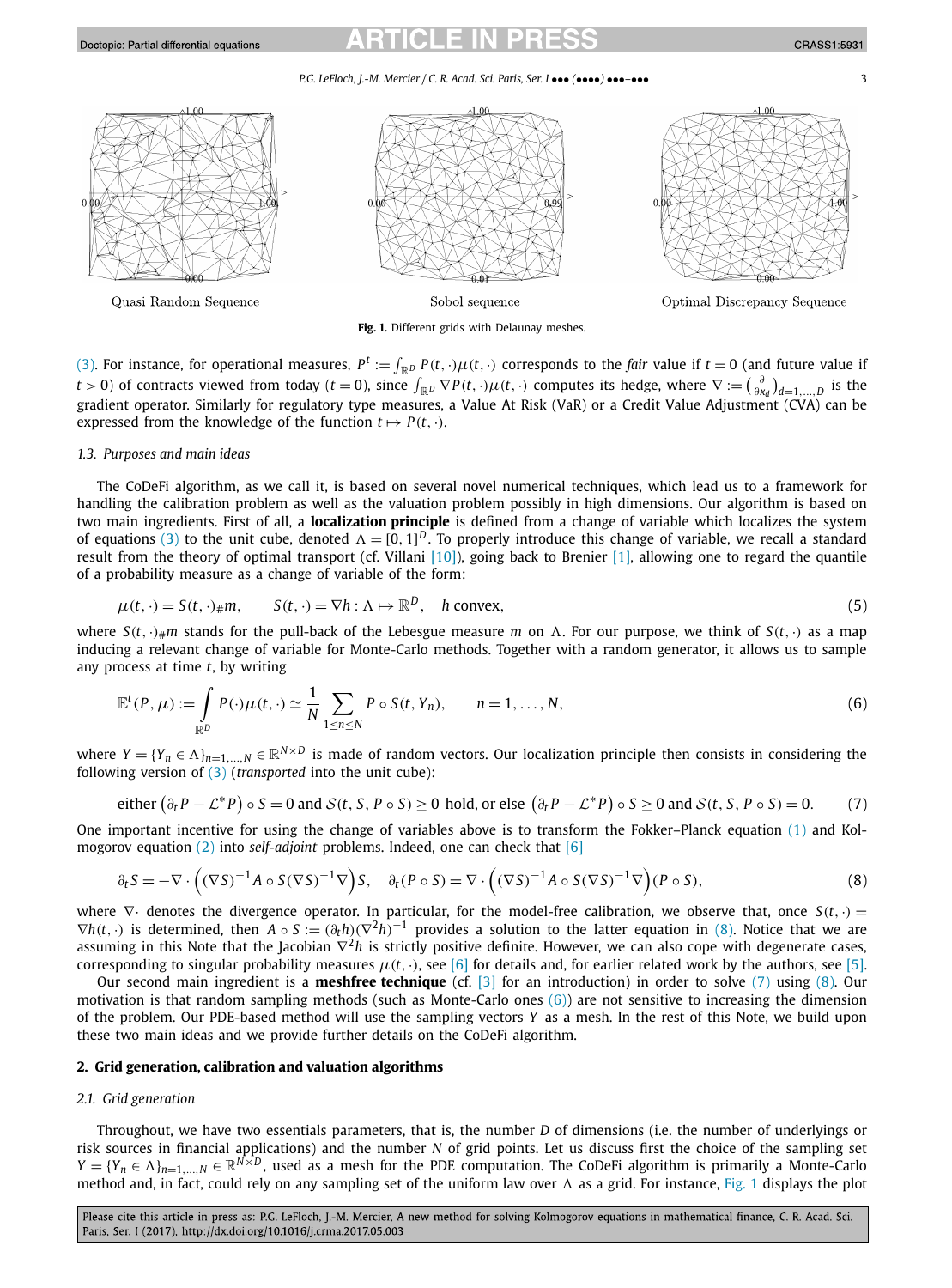#### <span id="page-3-0"></span>4 *P.G. LeFloch, J.-M. Mercier / C. R. Acad. Sci. Paris, Ser. I* ••• *(*••••*)* •••*–*•••

of a two-dimensional grid with 200 points, based on a Delaunay mesh and using the Mersenne Twister generator mt19937 (cf., for instance, [\[7\]\)](#page-6-0). Another alternative is to use quasi-random sequences: [Fig. 1](#page-2-0) displays a grid with 200 points using a Sobol low-discrepancy generator (cf. for instance [\[9\]\)](#page-6-0).

On the other hand, since the properties of the underlying mesh is essential in PDE methods, we propose here to use sequences that we call *optimal discrepancy sequences,* in order to generate the grid. See the right-most plot in [Fig. 1.](#page-2-0) Such sequences reach the rate of convergence  $\epsilon = \mathcal{O}(1/N)$ % for sufficiently regular functions *P* in [\(6\).](#page-2-0) Our sequences are determined by considering (for instance) the discrepancy functional  $\mathcal{D}(Y) = \sum_{i,j=1,\dots,N} \ln|Y_i - Y_j|$  and the dynamical system  $\frac{d}{dt}Y_i = \sum_{j=1,...,N} \frac{Y_j - Y_i}{|Y_j - Y_i|_2}$ , corresponding to a steepest descent algorithm for this functional. The corresponding discrete scheme converges at exponential rate (up to a rescaling factor) toward (what we call) an optimal discrepancy sequence for the unit ball  $B(0, 1) \subset \mathbb{R}^D$ . The numerical results presented in this Note were obtained by transporting such sequences into the unit cube  $[0, 1]^{D}$ .

# *2.2. The model-free calibration algorithm*

Our calibration algorithm search for a probability measure  $\mu(t, \cdot)$  and, by standard optimal transport results, this is equivalent to finding the quantile  $S(t, \cdot)$  in [\(5\).](#page-2-0) When the matrix  $A = A(t, x)$  is prescribed, we can solve directly the left-hand-side equation in [\(8\);](#page-2-0) therefore, we can now focus on the model-free calibration problem, i.e. the case when the quantile is required to satisfy the constraints [\(4\).](#page-1-0)

Let  $\mu_0(t, \cdot)$  be a smooth "prior" probability measure (in practice, we use normal or log-normal processes as priors) and let  $S_0(t, \cdot) = \nabla h_0(t, \cdot)$  be its quantile, which is known explicitly. From the numerical standpoint, we solve the calibration problem by finding a matrix  $S(t) = \nabla_{Y}h(t) \in \mathbb{R}^{ND}$ , where  $\nabla_{Y} \in \mathbb{R}^{ND \times N}$  denotes a discretization of the nabla operator  $\nabla$ , satisfying for each relevant time  $T_i$  (cf. our notation in [\(4\)\)](#page-1-0):

$$
h(T_i) := \arg \inf_{h \in \mathbb{R}^N} \sum_{n=1,\dots,N} |\nabla_Y h - \nabla_Y h_0|_2^2, \qquad \frac{1}{N} \sum_{n=1,\dots,N} P^i(T_i, \nabla_Y h) = C^i, \quad i = 1,\dots,I.
$$
 (9)

This optimization problem with constraints does not guarantee that the solution  $h$  will be convex, that is,  $\left(\nabla^2_\gamma h(t)\right)$ 

*n*=1*,...,N* need not be a field of symmetric positive definite matrices. However, *h* can always be made convex by a permutation; that is, we also need here to apply a *reordering algorithm* in order to compute the relevant permutation using optimal transport and we refer to  $[6]$  for the details. Consequently, starting from a set of calibrated times  $T_i$ , standard bootstrap and interpolation arguments allow us to recover the whole surface  $t \mapsto S(t) \in \mathbb{R}^{ND}$  for any desired times, as required. Note, moreover, that the constraints [\(4\)](#page-1-0) may not always hold true but, since we solve a constrained minimization problem, the calibration step remains always stable in practice. We conclude this section by pointing out that the constraints [\(4\)](#page-1-0) provide us with a quite general setup. In particular, we can use a set of constraints to match classical statistical measures exactly:

- *expectations*: we can match any of the *D* marginal expectations  $T \mapsto F_d(T) := \int x_d \mu(T, \cdot)$  of any distributions using the constraint  $F_d(T, x) = x_d$  in [\(4\);](#page-1-0)
- *variances*: we can match any of the *D* marginal variances  $T \mapsto V_d(T)$  of any distributions using the constraints  $V_d(T, x) = (x_d - F_d(T))^2$  in [\(4\);](#page-1-0)
- *correlations*: we can match any correlation matrix  $T \mapsto C_{d_1,d_2}(T)$  with  $d_1, d_2 = 1, \ldots, D$ , using the constraints  $C_{d_1,d_2}(T,x) = \frac{(x_{d_1} - F_{d_1}(T))(x_{d_1} - F_{d_2}(T))}{V_{d_1}(T)V_{d_2}(T)}, 1 \le d_1 < d_2 \le D$  in [\(4\).](#page-1-0)

#### *2.3. The valuation algorithm*

It remains to present the discretization of the transported Kolmogorov equation (i.e. the right-hand-side equation in [\(8\)\)](#page-2-0). This valuation phase arises once the calibration step has been performed, hence the discrete quantile  $S(t) = \nabla_{Y} h(t) \in \mathbb{R}^{ND}$ is known at this stage: it is either computed as described in Section 2.2 or prescribed a priori. We suppose also at this stage that the matrix  $A \circ S(t)$  is also known. In particular, we can pick-up  $A \circ S(t) := \partial_t h(\nabla_Y^2 h)^{-1}$  in the model-free calibration. Denote  $S(t) = \nabla_Y h$  with  $h \simeq h(t, Y^n)_{n=1,...,N} \in \mathbb{R}^N$  numerically convex (in the sense  $(\nabla_Y^2 h)_{n=1,...,N}$  is symmetric positive definite at each point of the mes) and denotes  $P(t) \simeq \Big(P(t, Y_n)\Big)$  $n=1,...,N} \in \mathbb{R}^{N \times M}$  its numerical approximation. Then writing a semi-discrete scheme leads us to a scheme of the form

$$
\frac{\mathrm{d}}{\mathrm{d}t}P = -\left(\nabla_Y \cdot (\nabla_Y^2 h)^{-1} A \circ S (\nabla_Y^2 h)^{-1} \nabla_Y \right) P = -B(t)P, \quad P(T) \in \mathbb{R}^{N \times M} \text{ being prescribed,}
$$
\n(10)

where  $\nabla_Y := \nabla_Y^T$  approximates the divergence operator,  $B(t) = C^T(t)C(t) \in \mathbb{R}^{N \times N}$  symmetric positive definite with  $C(t) := \sqrt{A \circ S}(\nabla_Y^2 h)^{-1} \nabla_Y \in \mathbb{R}^{ND^2 \times N}$ . Our scheme is dissipative in the sense that  $\frac{d}{dt$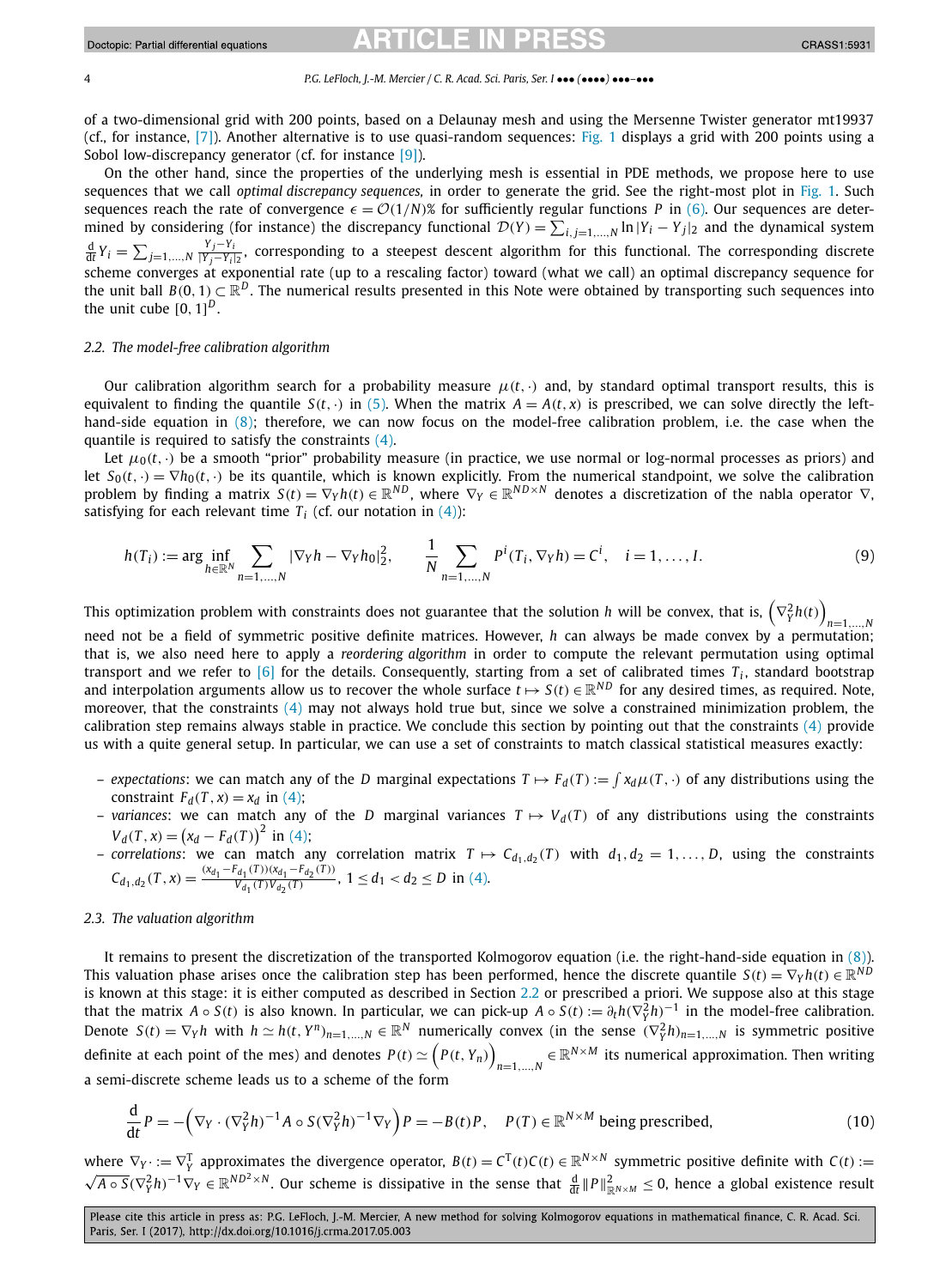### Doctopic: Partial differential equations

*P.G. LeFloch, J.-M. Mercier / C. R. Acad. Sci. Paris, Ser. I* ••• *(*••••*)* •••*–*••• 5



**Fig. 2.** Qualitative and quantitative property of the SDE driven algorithm – Heston case.

#### **Table 1**

| $\rho = 0$ : Comparison with the modified Craig–Sneyd method (results provided using Quantlib), grids of size N × N. The theoretical value is 5.435503. |  |  |  |
|---------------------------------------------------------------------------------------------------------------------------------------------------------|--|--|--|
|---------------------------------------------------------------------------------------------------------------------------------------------------------|--|--|--|

|            | ^oDeFi<br>$N = 6$ | $N = 9$  | M<br>$-$<br>$\sim$ | Craig–Sneyd $N = 30$ | $N = 60$  | $N = 120$ |
|------------|-------------------|----------|--------------------|----------------------|-----------|-----------|
| Comp.      | 5.441709          | 5.43749  | 5.435855           | .3.446631            | 5.438025? | 5.4361311 |
| Err %      | 0.0571%           | 0.0183%  | 0.0032%            | 0.10226%             | 0.0232%   | 0.00578%  |
| Conv. rate | 4.168             | 3.917173 | 4.1603             | 2.0244               | 2.0440    | 2.0384    |

holds true. Let *s*  $\le$  *t* two consecutive times of this time grid (recall that time is reversed). Then the solution *P*(*s*)  $\in \mathbb{R}^N$  is computed accordingly to

$$
P(s) = \Pi^{(t,s)} P(t), \quad \Pi^{(t,s)} := \left(\pi_{n,m}^{(t,s)}\right)_{n,m=1,\dots,N} \in \mathbb{R}^{N \times N},\tag{11}
$$

where the matrix  $\Pi^{(t,s)}$  (the generator to the discrete transported Kolmogorov equation (11)) is computed explicitly using a *θ* scheme. This matrix  $\Pi^{(t,s)}$  can be interpreted in a Markov-chaining process setting:  $\pi^{(t,s)}_{n,m}$  is the probability that the stochastic process jumps from the state  $S_n(t) \in \mathbb{R}^D$  to the state  $S_m(t) \in \mathbb{R}^D$ . Hence, an important property of this matrix is to be *stochastic*, reflecting the fact that the underlying process defines a *martingale* process. Obviously, this property is obtained after projecting the quantile  $t \mapsto S(t, \cdot)$  into a proper space of *martingale* mappings. Note that this *stochastic* property implies the following discrete conservation of expectations for any time, for any solution *P* ◦ *S* to the transported Kolmogorov equation

$$
C = \sum_{n=1,...,N} P^{i}(t, S^{n}(t)) := \langle P(t), 1_{N} \rangle_{\mathbb{R}^{N}}, \quad 0 \le t \le T_{i}.
$$
\n(12)

Solutions to the nonlinear problem  $(3)$  are approximated adding nonlinear terms to the linear solution  $(11)$  at each time, as follows:  $P(s) = \max(\Pi^{(t,s)} P(t), S(s, S(s), \Pi^{(t,s)} P(t)))$ . Hence, once the transition matrices  $\Pi^{(t,s)}$  computed, computing [\(3\)](#page-1-0) is mainly a matter of matrix–matrix multiplication.

## **3. Numerical experiments**

#### *3.1. SDE-driven algorithm example*

Let us investigate our method for a bi-dimensional Heston process  $(\kappa, \theta, r, \rho, \xi)$  defined by the SDE  $dX_t = r(t, X_t)$  +  $\sigma(t, X_t) dW_t$ , with  $r(t, x) := (rx_1, \kappa(\theta - x_2)), \ \sigma(t, x) = \begin{cases} \sqrt{x_2}x_1 & \text{if } 0 \leq t \leq 0 \\ \sqrt{x_2}x_2 & \text{if } 0 \leq t \leq 0 \end{cases}$  $\sqrt{x_2}$ <sub>*x*1</sub></sub>  $\sqrt{1-\rho^2}$ *ξ* $\sqrt{x_2}$   $\Big)$  − a combination between a log-normal process and a CIR (Cox–Ingelson–Ross) process. This stochastic process is well-defined for  $2\kappa\theta > \xi^2$ , that is the condition for which the CIR process remains positive. The numerical test is as follows: consider the Heston process defined by *(κ* = 0*.*5*, θ* = 0.04,  $r = 0$ ,  $\rho = 0$ ,  $\xi = 0.1$ ), with initial data  $X_0 = (40, 0.04)$  and the function (call payoff)  $P(1_v, x) := (x_1 - K)^+$ , with  $K = 36$ (where 1*<sup>y</sup>* stands for 'one year'). We recall that there exists a closed formula to value this particular Heston Kolmogorov equation, giving benchmarks. These data are input in our algorithm, that computes the left-hand equation in  $(8)$  as a discrete quantile  $t \mapsto S(t) \in \mathbb{R}^{N \times 2}$ . For instance, the three right-most figures in Fig. 2 show  $S(1_v)$  for three different values of the correlation  $\rho = -1, 0, +1, N = 32$  (hence including the two degenerate cases  $\rho = \pm 1$ ). With this quantile, the Kolmogorov equation (right-hand-side equation in  $(8)$ ) is solved using the scheme  $(10)$ , and our result (line "Comp." in Table 1) is compared with the modified Craig–Sneyd method, using *N* time steps of a  $N \times N$  grid, computing the observed convergence rate of both methods in the last column (in this table, the total number of points being  $N \times N$ ). This table shows that our algorithm performs particularly well.

### *3.2. Model-free calibration algorithm – examples*

The first example is one dimensional: consider [Table 2,](#page-5-0) containing (few but) real constraints, corresponding to quotes of call options written over index SX5E having maturity 3 months (denotes as  $3_m$ ), that is  $P^i(T_i,x) = (x - K_i)^+$ ,  $T_i = 3_m$ ,

Please cite this article in press as: P.G. LeFloch, J.-M. Mercier, A new method for solving Kolmogorov equations in mathematical finance, C. R. Acad. Sci. Paris, Ser. I (2017), http://dx.doi.org/10.1016/j.crma.2017.05.003

CRASS1:5931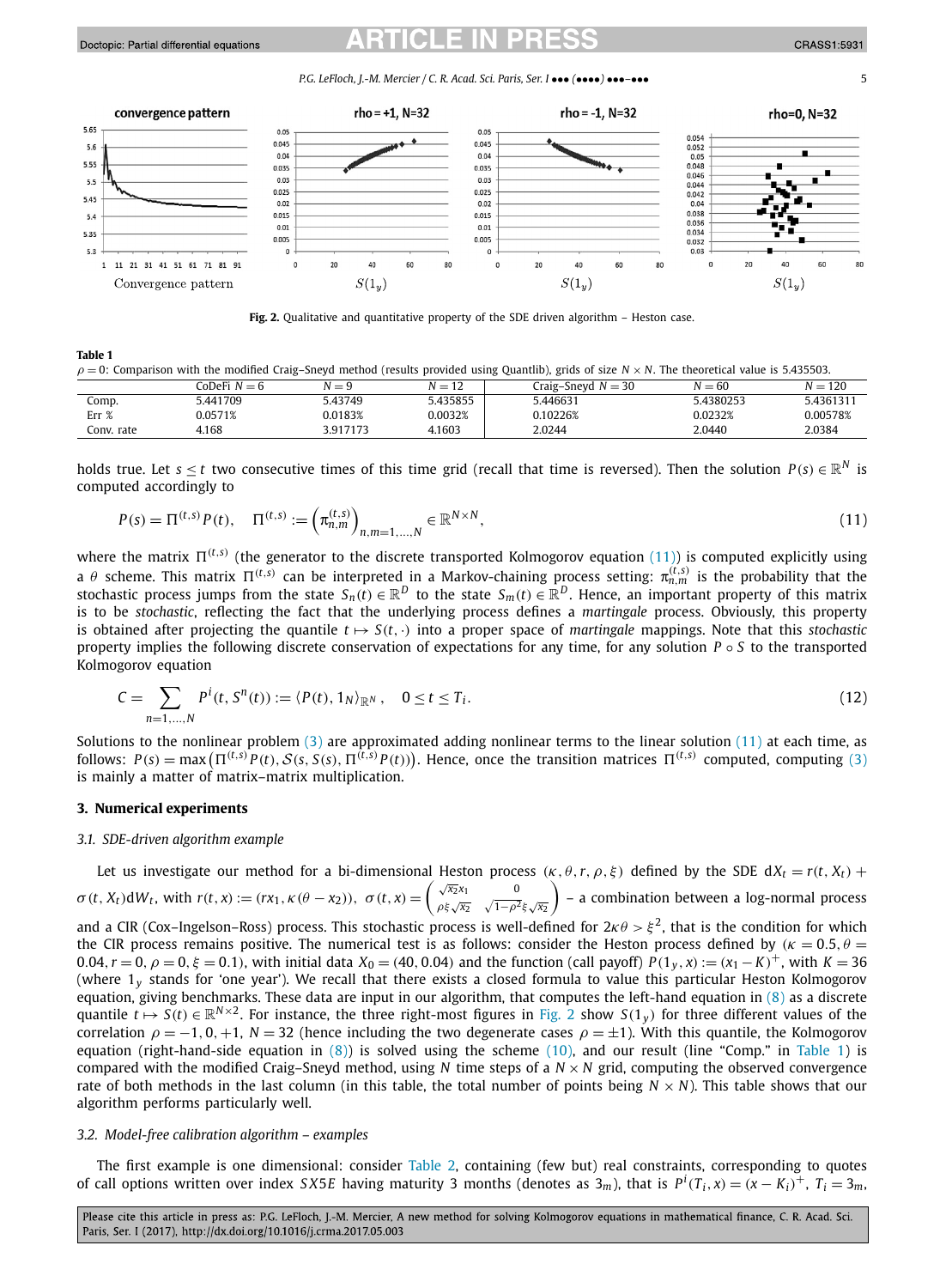#### <span id="page-5-0"></span>6 *P.G. LeFloch, J.-M. Mercier / C. R. Acad. Sci. Paris, Ser. I* ••• *(*••••*)* •••*–*•••

#### **Table 2**

Market values of European Call SX5E Mat 3*m*. Spot 3064.03.

| strike<br>$\alpha$ | v.o<br>.            | ັບ.ບ<br>. | n ne<br>ບ.ບມ<br>. | 075<br><b>U.JIJ</b>   |            | 025<br>1.UZJ<br>.                      | $\Omega$<br>1.UJ<br>. |                | $\overline{1}$             |
|--------------------|---------------------|-----------|-------------------|-----------------------|------------|----------------------------------------|-----------------------|----------------|----------------------------|
| Value<br>-<br>.    | 550.2<br>JJJ.L<br>. | 292.6     | 180.7<br>.        | $\cdots$<br>JJ.U<br>. | 93.76<br>. | $\sim$<br>$\sim$<br>. .<br>ບ 1.ປັ<br>. | 37.99<br>.            | $\sim$<br>1.34 | $\sim$ $\sim$<br>U.J.<br>. |

#### **Table 3**

Price of European Best-of options MAT 10Y.

| MC $N = 1048576$ | $D=1$    | $D = 16$<br>$D=4$ |          | $D = 64$ |
|------------------|----------|-------------------|----------|----------|
|                  | 0.12578  | 0.35941           | 0.68796  | 1.0166   |
| $N = 32$         | 0.128275 | 0.340435          | 0.678092 | 0.927398 |
| $N = 128$        | 0.126521 | 0.349573          | 0.693397 | 0.982611 |
| $N = 512$        | 0.125921 | 0.359632          | 0.688982 | 1.0144   |

#### **Table 4**

Call SX5E Mat 3*m*. Spot 3064.03.

| Strike %           | Eur. Call values | $N = 16$ | $N = 64$ | $N = 256$ | $N = 1024$ |
|--------------------|------------------|----------|----------|-----------|------------|
| 0.8                | 559.224          | 650.54   | 650.54   | 650.54    | 650.54     |
|                    | 93.76            | 103.16   | 104.19   | 104.33    | 104.37     |
| 1.2                | 0.31             | 0.31     | 0.31     | 0.31      | 0.32       |
| Computational time |                  | 0.02s    | 0.06s    | 1.52s     | 77 s       |



**Fig. 3.** Left: Calibrated SX5E quantile for  $N = 256$ ,  $D = 1$ . Others:  $P(T, S)$  at different retropropagation times,  $N = 256$ .

 $K_i := \alpha_i S(0)$  (see our notation [\(4\)\)](#page-1-0). Then the leftmost Fig. 3 shows a quantile calibrated to these quotes at time 3<sub>*m*</sub> using the calibration and the reordering algorithm (which amounts to reorder by increasing values in one dimension).

To illustrate the behavior of this calibration algorithm in large dimensions and for a large number of constraints, we now consider an independent log-normal process  $X_d = e^{Z_d/10}$ ,  $d = 1_d$  (one day), where  $Z_d$  denotes a standard normal process. Table 3 presents, for  $D = 1, 4, 16, 64, N = 32, 128, 512$ , the computation of the expectation [\(6\)](#page-2-0) for the function  $P(T, x) =$  $(|x|_{∞} - K)^+$ , with *K* = 1 (called a best-of option), where  $|x|_{∞} = \sup_{d=1,...,D} (|x_d|)$ , and *T* = 10*Y* . Table 3 – line MC – presents reference computations using an *N* = 1048576 × *D* sequence of a pseudo-random Mersenne twister MT19937, which are reference computations using an *N* = 1048576 × *D* sequence of a pseudo-random Mersenne twister M119937, which are<br>confident with a relative error estimated at 0,1% ≈ 1/√1048576. The others columns present the same compu using calibrated sequences *S(T )*, matching all expectations, all variances, and the whole correlation identity matrix, that is 2144 constraints for  $D = 64$ . Indeed, we noticed that this calibration procedure accelerates the convergence of Monte-Carlo sampling  $(6)$ , as could be expected.

## *3.3. Valuation algorithms*

Our test here, which consists in solving [\(3\),](#page-1-0) with the same data as presented in Table 2, but using the strategy  $S(t, x, P)$  =  $P - (x - K_i)^+$ , corresponds to an option exercise. We considered the data set in Table 2 to calibrate the underlying process at time  $T = 3_m$ , see Fig. 3 at time  $T = 3_m$ . The qualitative properties of the solution are plotted in a series of three figures, illustrating the retro-propagation step for the special case  $K_i = 3064$ . The first one, the second one in Fig. 3, represents the initial conditions at time  $T=3_m$ . It plots more precisely the surface  $\{S_n^{3_m},P(3_m,S_n^{3_m})\}_{n=1,...,256}$ . The second one, the third one in Fig. 3, plots the solution at time  $t=1_m$ ,  $\{S_n^{11_m}, P(1_m, S_n^{1_m})\}_{n=1,\dots,256}$ . The third one plots the solution at time  $t=6_d$ ,  ${S_n^{\mathsf{G}_d}, P(\mathsf{G}_d, S_n^{\mathsf{G}_d})}_{n=1,\dots,256}$ , which is the last computation time.

Expectations of the solution at time  $T = 6<sub>d</sub>$ , which corresponds to fair options prices, are presented in Table 4, with different numbers of points  $N -$  we recall that  $N$  drives the accuracy of the computation – and different strikes  $K_i$ , but the same as that used for the calibration process. It has already been noted that these numerical schemes are very stable and accurate  $[8]$ , as confirmed by this table.

Please cite this article in press as: P.G. LeFloch, J.-M. Mercier, A new method for solving Kolmogorov equations in mathematical finance, C. R. Acad. Sci. Paris, Ser. I (2017), http://dx.doi.org/10.1016/j.crma.2017.05.003